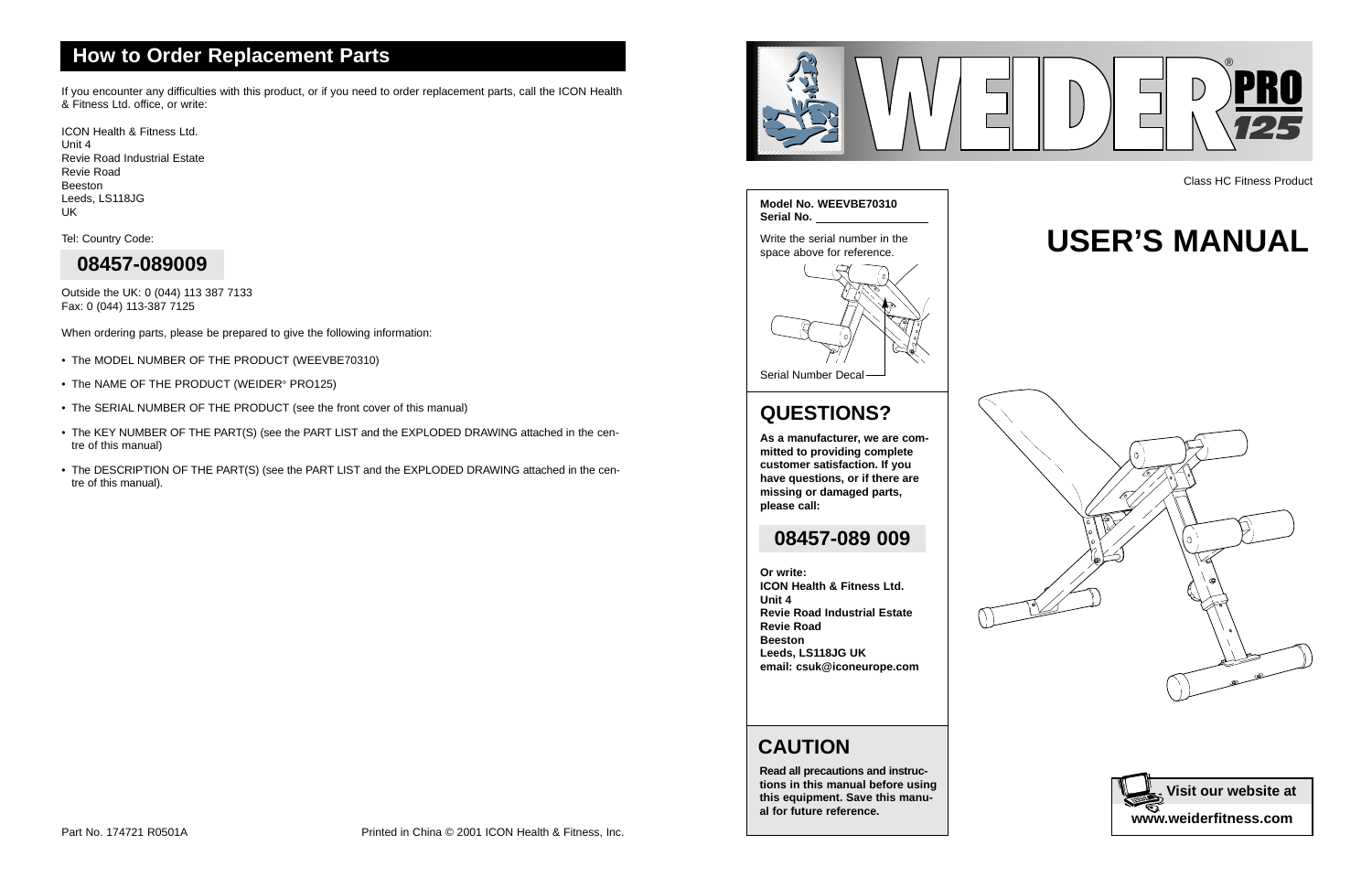| Adjusting the Weight Bench et al., respectively respectively and the vertex respectively and the Weight Bench |  |
|---------------------------------------------------------------------------------------------------------------|--|
|                                                                                                               |  |
|                                                                                                               |  |

Note: A Part List, an Exploded Drawing, and a Part Identification Chart are attached in the centre of this manual. Remove these pages before beginning assembly.

### **Table of Contents**

**The decals shown at the right have been placed on the weight bench. If either of the decals is missing or illegible, please call our Customer Service Department toll-free at 08457-089009 to order a free replacement decal. Apply the replacement decal in the location shown.** 



### **Warning Decal Placement**

Rest for a short period of time after each set. The ideal resting periods are:

- Rest three minutes after each set for a muscle building workout
- Rest one minute after each set for a toning workout
- Rest 30 seconds after each set for a weight loss workout.

Plan to spend the first couple of weeks familiarising yourself with the equipment and learning the proper form for each exercise.

#### **COOLING DOWN**

End each workout with 5 to 10 minutes of stretching. Include stretches for both your arms and legs. Move slowly as you stretch and do not bounce. Ease into each stretch gradually and go only as far as you can without strain. Stretching at the end of each workout is very effective for increasing flexibility.

#### **STAYING MOTIVATED**

For motivation, keep a record of each workout. List the date, the exercises performed, the weight plus the numbers of sets and repetitions completed. Record your weight and key body measurements at the end of every month. Remember, the key to achieving the greatest results is to make exercise a regular and enjoyable part of your everyday life.





#### WEIDER is a registered trademark of ICON Health & Fitness, Inc.

**Roman Chair**





**Flyes**





**Leg Raise**















**Bench Press**

#### **SUGGESTED EXERCISES**

These pictures show a variety of exercises that can be performed with your weight bench. Note: Your bench may differ in appearance from the benches shown in the photos.



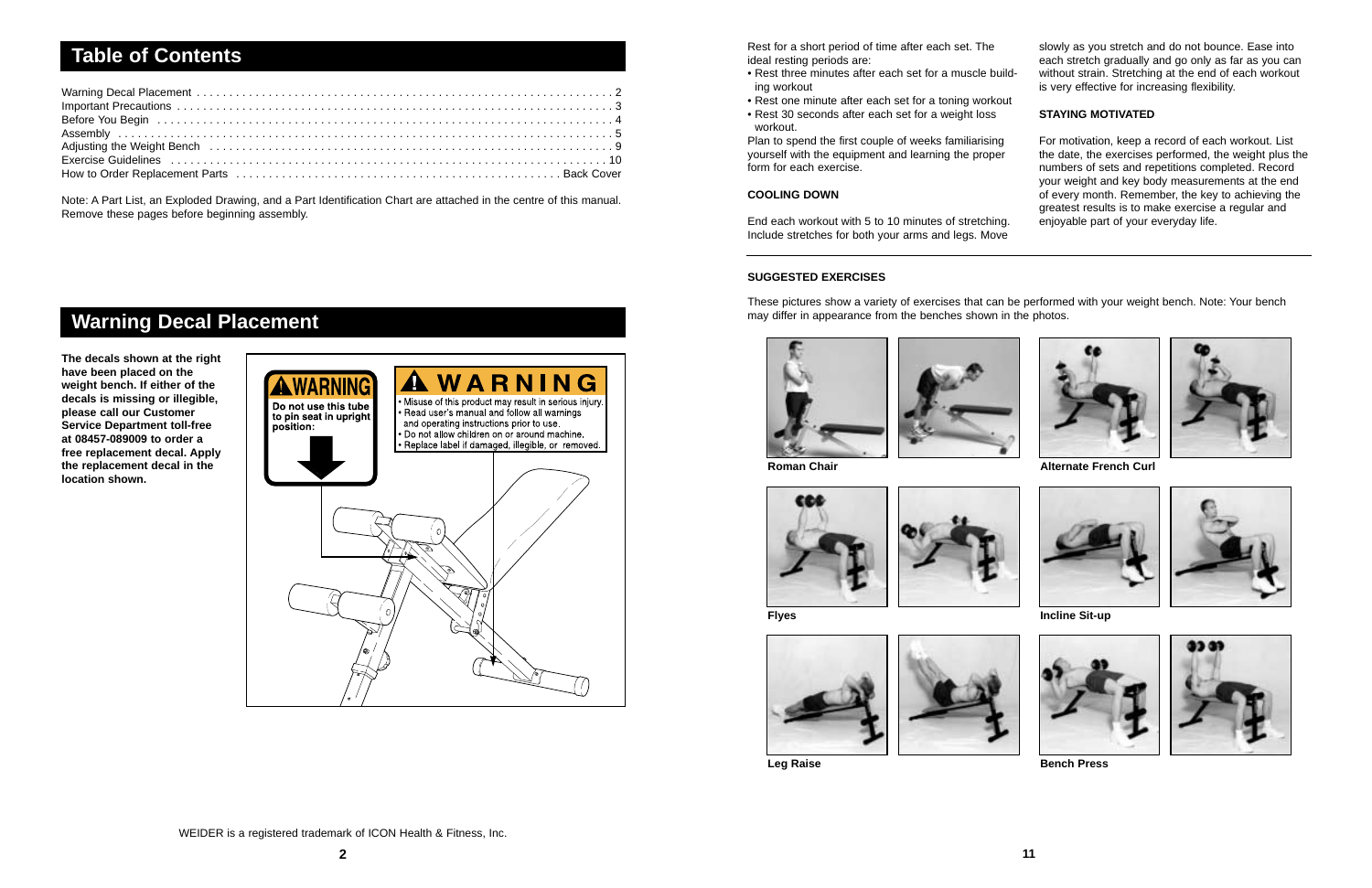- **1. Read all instructions in this manual before using the weight bench.**
- **2. Use the weight bench only as described in this manual.**
- **3. It is the responsibility of the owner to ensure that all users of the weight bench are adequately informed of all precautions.**
- **4. Use the weight bench only on a level surface. Cover the floor beneath the weight bench to protect the floor.**
- **5. Inspect and tighten all parts each time you use the weight bench. Replace any worn parts immediately.**
- **6. Keep children under the age of 12 and pets away from the weight bench at all times.**
- **7. Always wear athletic shoes for foot protection while exercising.**
- **8. Keep hands and feet away from moving parts.**
- **9. The weight bench is designed to support a maximum of 165 kg, including the user and dumbbells.**
- **10. If you feel pain or dizziness at any time while exercising, stop immediately and begin cooling down.**

### **A WARNING:** To reduce the risk of serious injury, read the following important precautions **before using the weight bench.**

- **11. The weight bench is intended for home use only. Do not use the weight bench in any commercial, rental or institutional setting.**
- **12. Always make sure that the locking pins are fully inserted and in the proper position for the exercise you are performing.**
- **13. When the seat is tilted to the upright position, always insert the locking pin into the hole in the seat frame as shown below. Do not insert the locking pin into the welded tube.**
- **14. When the seat is in the lower position, insert the locking pin into the welded tube to prevent the seat from pivoting during exercise.**

### **Important Precautions**

#### **THE FOUR BASIC TYPES OF WORKOUTS**

#### **Muscle Building**

The only way to increase the size and strength of your muscles is to push them close to their maximum capacity. When you progressively increase the intensity of your exercise, your muscles will continually adapt and grow. You can tailor the individual exercise to the proper intensity level in two ways:

- by changing the amount of weight used
- by changing the number of repetitions or sets performed (A "repetition" is one complete cycle of an exercise, such as one sit-up. A "set" is a series of repetitions).

The proper amount of weight for each exercise obviously depends upon the individual user. You must gauge your limits and select the amount of weight that is right for you. Begin with 3 sets of 8 repetitions for each exercise you perform. Rest for 3 minutes after each set. When you can complete 3 sets of 12 repetitions without difficulty, increase the amount of weight.

#### **Toning**

You can tone your muscles by pushing them to a moderate percentage of their capacity. Select a moderate amount of weight and increase the number of repetitions in each set. Complete as many sets of 15 to 20 repetitions as possible without discomfort. Rest for 1 minute after each set. Work your muscles by completing more sets rather than by using high amounts of weight.

#### **Weight Loss**

**A WARNING:** Before beginning this or any exercise program, consult your physician. This **is especially important for persons over the age of 35 or persons with pre-existing health problems. Read all instructions before using. ICON assumes no responsibility for personal injury or property damage sustained by or through the use of this product.** 

To lose weight, use a low amount of weight and increase the number of repetitions in each set. Exercise for 20 to 30 minutes, resting for a maximum of 30 seconds between sets.

#### **Cross Training**

Many people desire a complete and well-balanced fitness program, and cross training is a very efficient way to accomplish this. One example of a balanced program is:

- Plan weight training workouts on Monday, Wednesday and Friday.
- Plan 20 to 30 minutes of aerobic exercise, such as cycling or swimming on Tuesday and Thursday.
- Rest from both weight training and aerobic exercise for at least one full day each week to give your body time to regenerate.

The combination of weight training and aerobic exercise will reshape and strengthen your body plus develop your heart and lungs.

#### **PERSONALIZING YOUR EXERCISE PROGRAM**

Specifying the exact length of time for each workout, as well as the number of repetitions or sets for each exercise, is a highly individual matter. It is very important to avoid overdoing it during the first few months of your exercise program. You should progress at your own pace and be sensitive to your body's signals. If you experience pain or dizziness at any time while exercising, stop immediately and begin cooling down. Find out what is wrong before continuing. Remember that adequate rest and a proper diet are important factors in any exercise program.

#### **WARMING UP**

Begin each workout with 5 to 10 minutes of stretching and light exercise to warm up. Warming up prepares your body for more strenuous exercise by increasing circulation, raising your body temperature and delivering more oxygen to your muscles.

#### **WORKING OUT**

Each workout should include 6 to 10 different exercises. Select exercises for every major muscle group with emphasis on the areas that you want to develop the most. To give balance and variety to your workouts, vary the exercises from session to session.

Schedule your workouts for the time of day when your energy level is the highest. Each workout should be followed by at least one day of rest. Once you find the schedule that is right for you, stick with it.

#### **EXERCISE FORM**

You will gain the greatest benefits from exercising by maintaining proper form. This requires moving through the full range of motion for each exercise and moving only the appropriate parts of the body. Exercising in an uncontrolled manner will leave you feeling exhausted.

The repetitions in each set should be performed smoothly and without pausing. The exertion stage of each repetition should last about half as long as the return stage. Proper breathing is important. Exhale during the exertion stage of each repetition and inhale during the return stroke. Never hold your breath!

### **Exercise Guidelines**

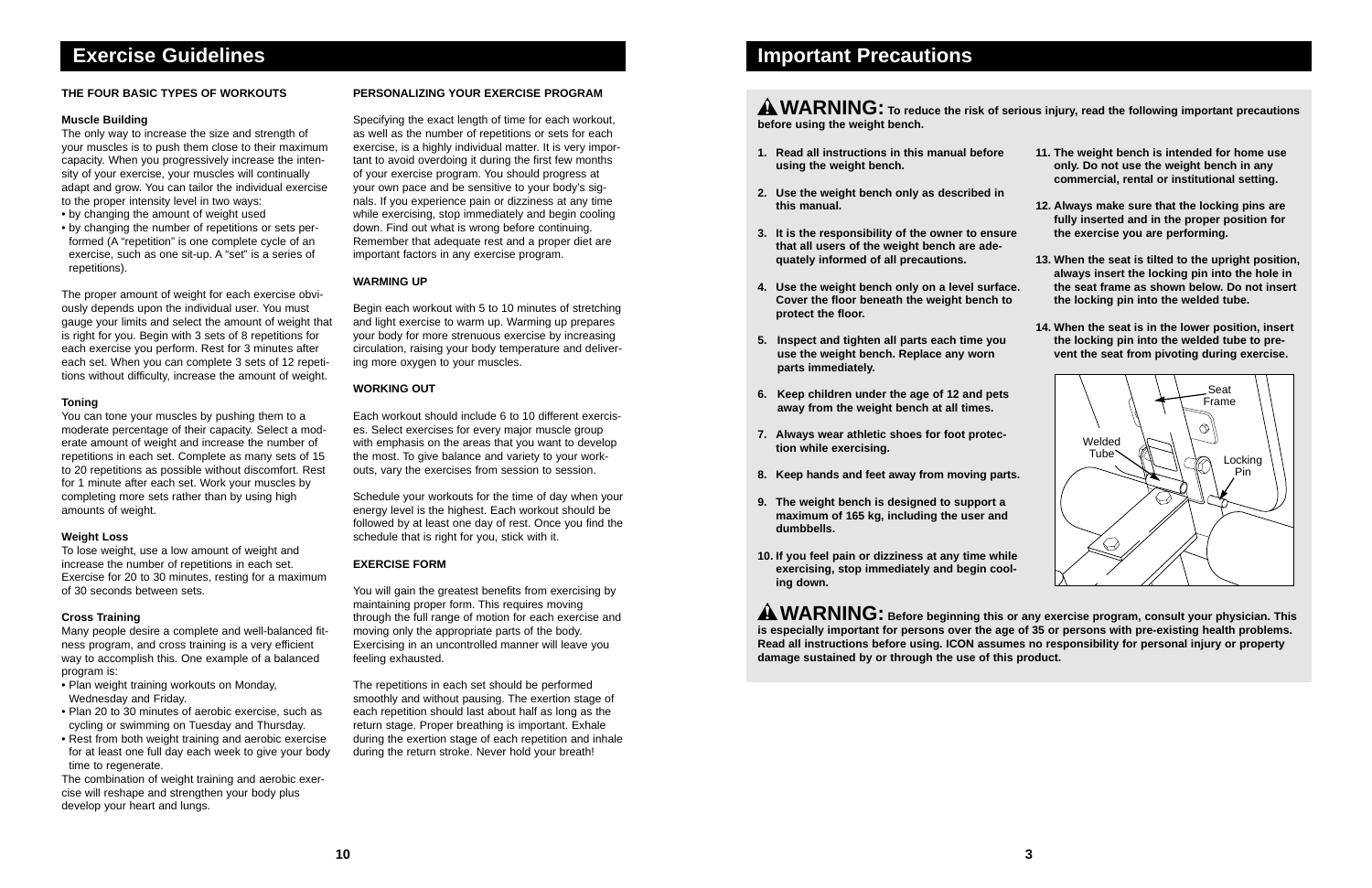Thank you for selecting the versatile WEIDER® PRO 125 weight bench. The WEIDER<sup>®</sup> PRO 125 is designed to help you develop every major muscle group of the body. Whether your goal is a shapely figure, dramatic muscle size and strength or a healthier cardiovascular system, the PRO 125 weight bench will help you achieve the specific results you want.

**For your benefit, read this manual carefully before using the WEIDER® PRO 125 weight bench.** If you have additional questions, please call our Customer

Service Department **08457-089009**. To help us assist you, please note the product model number and serial number before calling. The model number is WEE-VBE70310. The serial number can be found on a decal attached to the weight bench (see the front cover of this manual).

Before reading further, please review the drawing below and familiarise yourself with the parts that are labelled.

### **Before You Begin**

This section explains how to adjust the weight bench. See the EXERCISE GUIDELINES on page 10 for important information on how to get the most benefit from your exercise program.

Inspect and tighten all parts each time you use the weight bench. Replace any worn parts immediately. The weight bench can be cleaned with a damp cloth and a mild, non-abrasive detergent. Do not use solvents.

### **Adjusting the Weight Bench**

To use the Backrest (8) in a declined position, remove the Locking Pin (16), lower the Backrest until it rests on the Main Frame (1), and then re-insert the Locking Pin.  $\frac{1}{2}$  Welded Tube  $\approx 16$ 

#### **SETTING UP THE WEIGHT BENCH FOR ROMAN CHAIR EXERCISES**

To use the weight bench for roman chair exercises, first raise the Seat Frame (5) to the upright position. Insert the Locking Pin/w Ring (30) through the indicated hole in the adjustment bracket and the hole in the Seat Frame. Adjust the height of the weight bench as described above so the Seat (9) is in a comfortable position.

Note: When the Seat (9) is in the lower position, insert the Locking Pin/w Ring (30) through the welded tube to prevent the Seat from pivoting during exercise.

#### **ADJUSTING THE HEIGHT OF THE WEIGHT BENCH**



To adjust the height of the weight bench, loosen the Adjustment Knob (23) and raise or lower the Main Frame (1) to the desired height. Align the hole in the Leg (6) with one of the holes in the Adjustment Leg (7). Re-insert the Adjustment Knob and tighten it fully into the welded nut.

**WARNING: When the Seat (9) is tilted to the upright position, always insert the Locking Pin w/Ring (30) into the hole in the Seat Frame (5) as shown. Do not insert the Locking Pin into the welded tube.**

#### **ADJUSTING THE BACKREST**

The Backrest (8) can be used in a level position, two inclined positions, and a declined position. To adjust the Backrest to a level position or an inclined position, first remove the Locking Pin (16). Raise or lower the Backrest and insert the Locking Pin through one of the three lower sets of holes in the adjustment bracket and through the welded tube in the Main Frame (1).

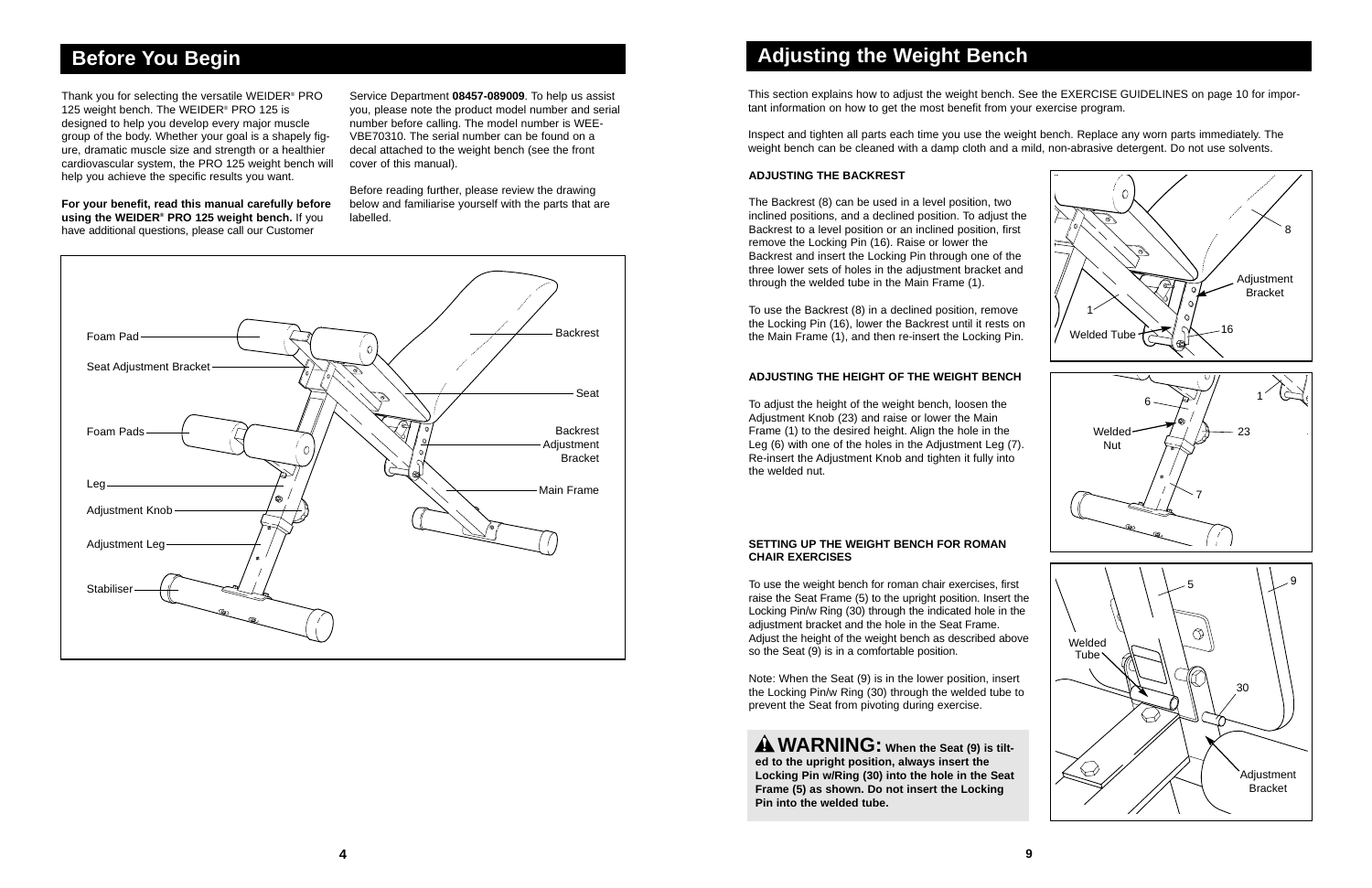Turn one of the Stabilisers (2) so the warning decal is facing up as shown. Note that on one side of the Stabiliser there is an indentation around each of the two holes. Insert two M10 x 72mm Carriage Bolts (21) through the holes in the Stabiliser so that the bolt heads fit into the indentations.

- **•** Assembly requires two people.
- **•** Place all parts in a cleared area and remove the packing materials. Do not dispose of the packing materials until assembly is completed.
- **•** Tighten all parts as you assemble them, unless instructed to do otherwise.
- **•** To identify small parts, use the PART IDENTIFI-CATION CHART in the centre of this manual.
- **•** As you assemble the weight bench, make sure all parts are oriented as shown in the drawings.
- 1. **Before assembling this product, make sure that you understand the information in the box above.**

Slide the bracket on the Main Frame (1) onto the two M10 x 72mm Carriage Bolts (21) in the Stabiliser (2). Make sure that the Main Frame is turned as shown. Tighten an M10 Nylon Locknut (18) onto each Carriage Bolt.

Press a 60mm Round Endcap (10) onto each end of the Stabiliser (2).

**Before beginning assembly, carefully read the following information and instructions. If assistance is needed, call 08457-089009.**



### **Assembly**

9. Attach the Seat (9) to the brackets on the Seat Frame (5) with four M6 x 16mm Screws (15).



10. Press 19mm Round Inner Caps (13) into the ends of the Long Pad Tube (12) and the Short Pad Tube (31).

Slide a Plastic Spacer (3) and a Foam Pad (11) onto one end of the Long Pad Tube (12). Insert the Long Pad Tube into the hole in the Seat Frame (5). Slide a Plastic Spacer (3) and a Foam Pad (11) onto the other end of the Long Pad Tube.





Mount the Short Pad Tube (31) in the Leg (6) by following the instructions above.

11. **Make sure that all parts are tightened before you use the weight bench.** Cover the floor beneath the weight bench to protect the floor.

> 2. Insert two M10 x 70mm Bolts (19) through the holes in the Support Plate (27) and then through the indicated holes in the Main Frame (1).

Slide the bracket on the Leg (6) onto the two M10 x 70mm Bolts (19). Tighten two M10 Nylon Locknuts (18) onto the Bolts.

Press a Square Bushing (22) onto the lower end of the Leg (6). Press a 25mm Square Inner Cap (24) into the tube on the Leg.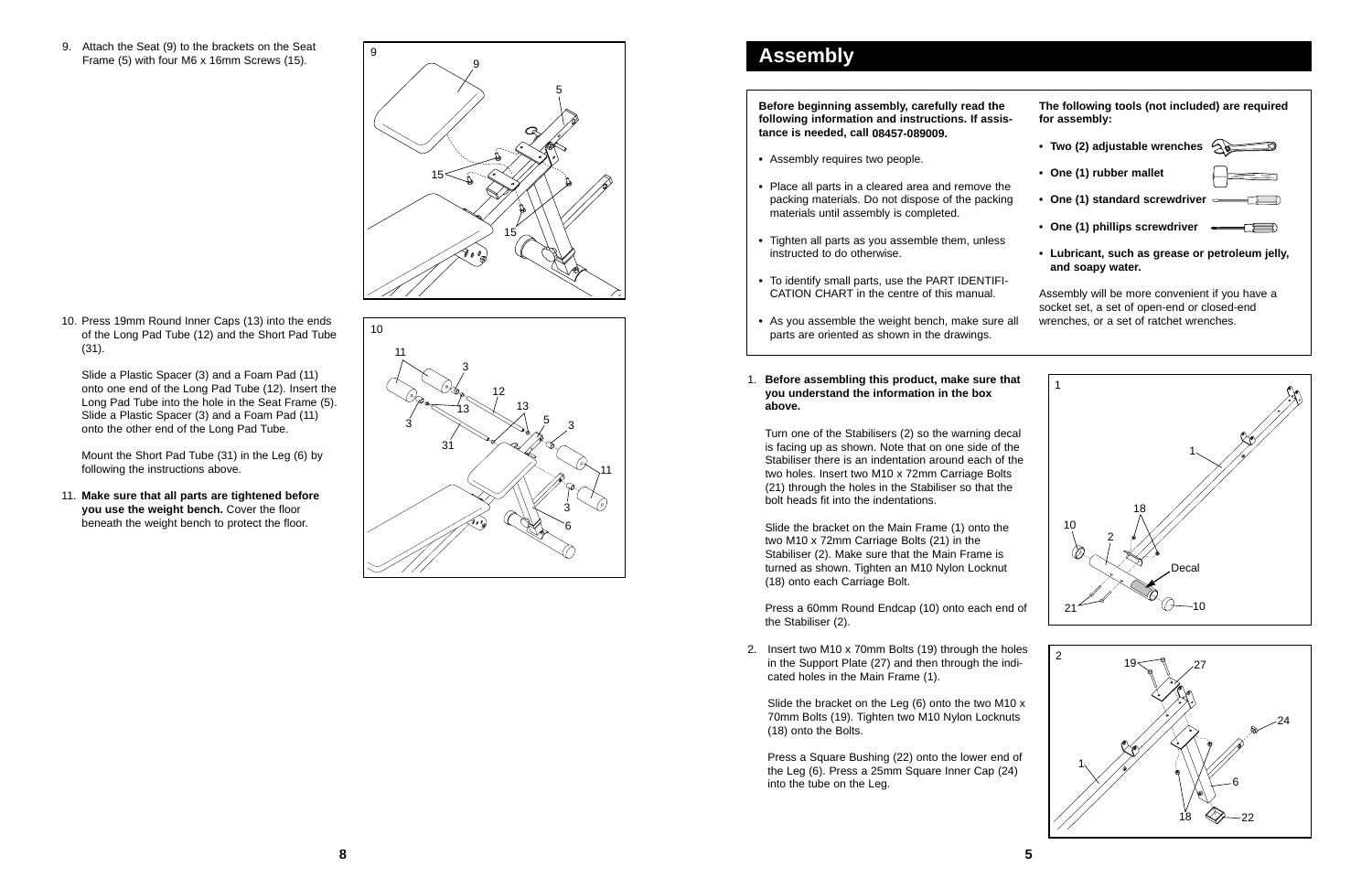3

3. Locate the second Stabiliser (2) and note the indentations around the holes. Insert two M10 x 72mm Carriage Bolts (21) through the holes in the Stabiliser so that the bolt heads fit into the indentations.

Slide the bracket on the Adjustment Leg (7) onto the two M10 x 72mm Carriage Bolts (21) in the Stabiliser (2). Tighten an M10 Nylon Locknut (18) onto each Bolt.



Press a 60mm Round Endcap (10) onto each end of the Stabiliser (2).

4. Slide the Adjustment Leg (7) up into the Leg (6). Line up one of the holes in the Adjustment Leg with the indicated hole in the Leg.

Insert the Adjustment Knob (23) into the holes in the Leg (6) and the Adjustment Leg (7). Fully tighten the Adjustment Knob into the indicated welded nut.

18

7

18

10

2

10

5. Attach a 30mm x 25mm Bumper (26) to the indicated hole in the Main Frame (1) with a Bumper Screw (25).

Press a 25mm x 50mm Inner Cap (14) into the indicated end of the Backrest Frame (4).

Hold the opposite end of the Backrest Frame (4) inside the indicated bracket on the Main Frame (1). Attach the Backrest Frame to the Main Frame with an M10 x 80mm Bolt (17) and an M10 Nylon Locknut (18). **Do not overtighten the Nylon Locknut; the Backrest Frame must pivot easily.**

6. **Note that the bracket on the Backrest Frame (4) has four sets of oval holes and one set of round holes.** Hold the 15mm x 10.5mm x 67mm Spacer (28) between the round holes in the bracket. Insert an M10 x 85mm Bolt (29) through the bracket and the Spacer. Tighten an M10 Nylon Locknut (18) onto the Bolt. **Make sure that the Spacer is under the Main Frame (1).**

Insert the Locking Pin (16) through one of the four sets of oval holes in the bracket on the Backrest Frame (4) and through the welded tube in the Main Frame (1) **(the welded tube is shown in drawing 5).**



7. Attach the Backrest (8) to the brackets on the Backrest Frame (4) with four M6 x 16mm Screws (15).



8. Attach a 30mm x 25mm Bumper (26) to the indicated hole in the Main Frame (1) with a Bumper Screw (25).

Press a 25mm x 50mm Inner Cap (14) into each end of the Seat Frame (5).

**Note that the Seat Frame (5) has two welded tubes. "Tube A" passes through the Seat Frame and "tube B" is welded beneath the Seat Frame. Do not confuse the two tubes in this step.**

Align **tube A** in the Seat Frame (5) with the upper hole in the indicated bracket on the Main Frame (1). Attach the Seat Frame to the Main Frame with the M10 x 95mm Bolt (20) and an M10 Nylon Locknut (18). **Do not overtighten the Nylon Locknut; the Seat Frame must pivot easily.**

Insert the Locking Pin w/Ring (30) through **tube B** to prevent the Seat Frame (5) from pivoting.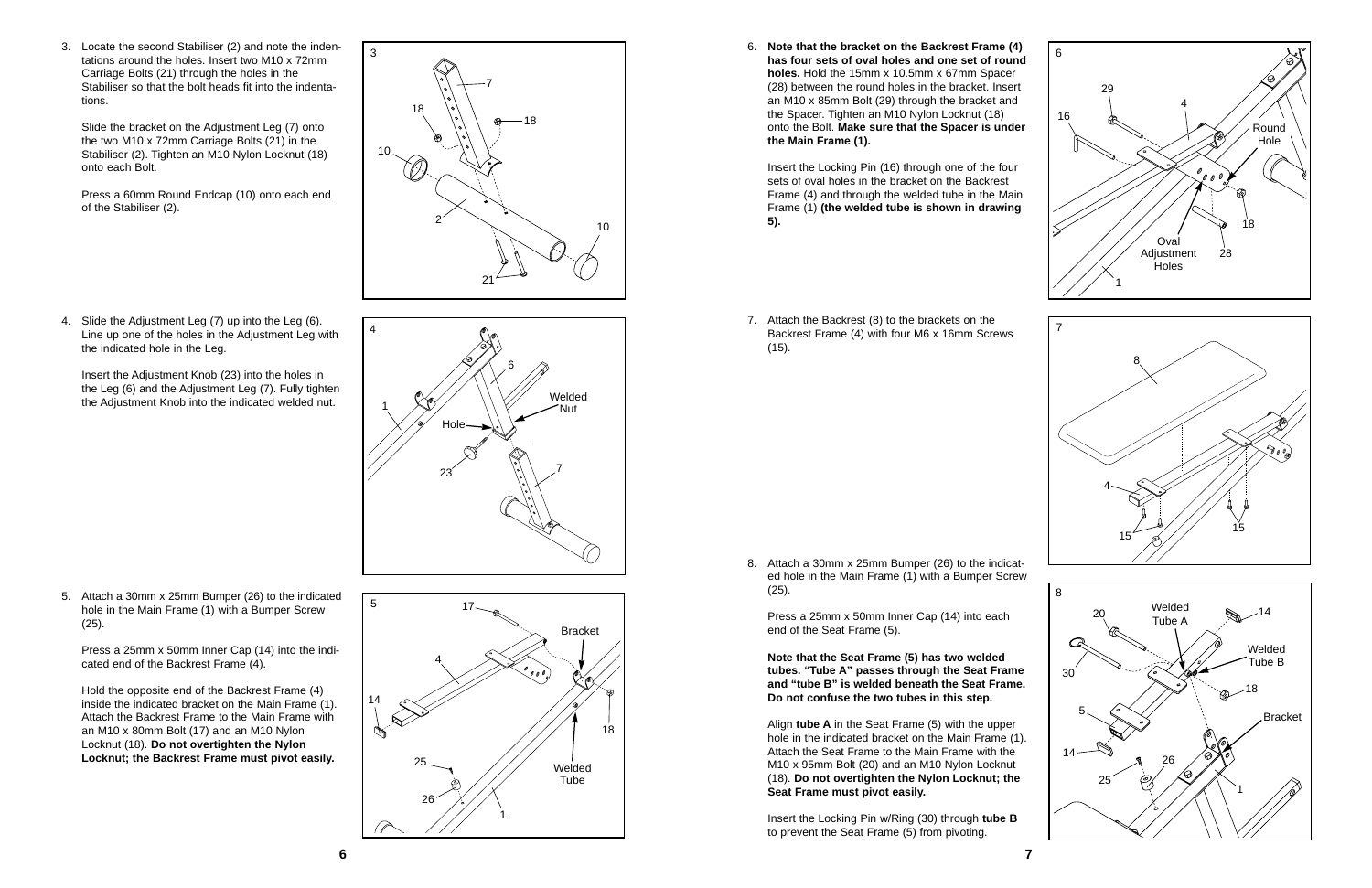

| M10 x 70mm Bolt (19)-2          |  |
|---------------------------------|--|
|                                 |  |
|                                 |  |
| M10 x 72mm Carriage Bolt (21)-4 |  |
|                                 |  |
|                                 |  |
| M10 x 80mm Bolt (17)-1          |  |
|                                 |  |
| M10 x 85mm Bolt (29)-1          |  |
|                                 |  |
| M10 x 95mm Bolt (2              |  |
|                                 |  |

### **Part Identification Chart-Model No. WEEVBE70310 R0501A**

Note: "#" indicates a non-illustrated part. Specifications are subject to change without notice. See the back cover of the user's manual for information about ordering replacement parts.

### Part List-Model No. WEEVBE70310 R0501A

**Key No. Qty. Description Key No. Qty. Description**

|    |   | Main Frame                  | 18 | 9 | M <sub>10</sub> Nylon Locknut        |
|----|---|-----------------------------|----|---|--------------------------------------|
| 2  | 2 | Stabiliser                  | 19 | 2 | M <sub>10</sub> x 70mm Bolt          |
| 3  | 4 | <b>Plastic Spacer</b>       | 20 |   | M <sub>10</sub> x 95mm Bolt          |
| 4  | 1 | <b>Backrest Frame</b>       | 21 | 4 | M <sub>10</sub> x 72mm Carriage Bolt |
| 5  | 1 | Seat Frame                  | 22 |   | Square Bushing                       |
| 6  | 1 | Leg                         | 23 |   | <b>Adjustment Knob</b>               |
|    | 1 | Adjustment Leg              | 24 |   | 25mm Square Inner Cap                |
| 8  | 1 | <b>Backrest</b>             | 25 | 2 | <b>Bumper Screw</b>                  |
| 9  | 1 | Seat                        | 26 | 2 | 30mm x 25mm Bumper                   |
| 10 | 4 | 60mm Round Endcap           | 27 |   | <b>Support Plate</b>                 |
| 11 | 4 | Foam Pad                    | 28 |   | 15mm x 10.5 x 67mm Spacer            |
| 12 | 1 | Long Pad Tube               | 29 |   | M <sub>10</sub> x 85mm Bolt          |
| 13 | 4 | 19mm Round Inner Cap        | 30 |   | Locking Pin w/Ring                   |
| 14 | 3 | 25mm x 50mm Inner Cap       | 31 |   | Short Pad Tube                       |
| 15 | 8 | M6 x 16mm Screw             | #  |   | <b>Exercise Poster</b>               |
| 16 | 1 | Locking Pin                 | #  |   | User's Manual                        |
| 17 | 1 | M <sub>10</sub> x 80mm Bolt |    |   |                                      |